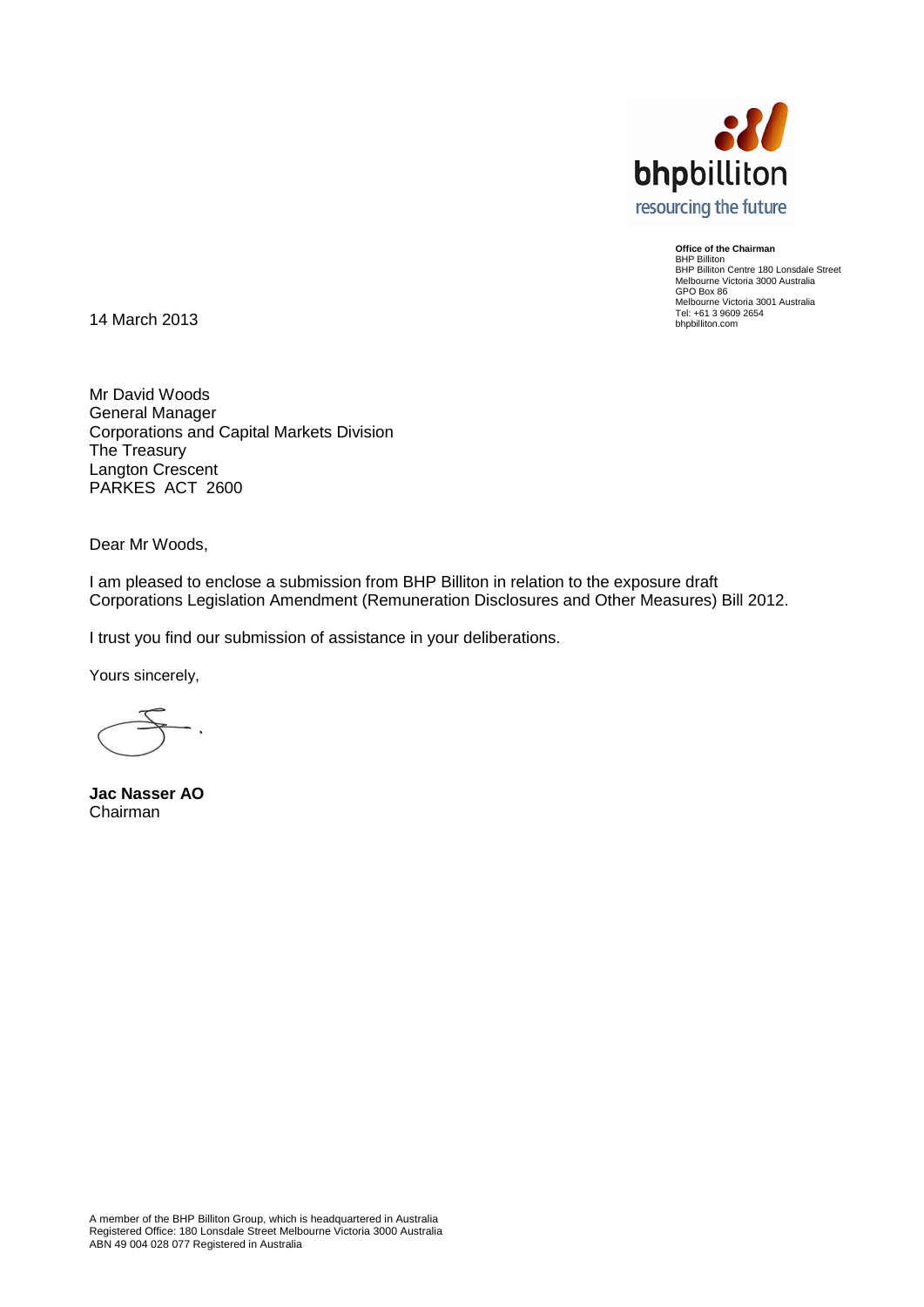#### **BHP BILLITON SUBMISSION TO THE TREASURY IN RELATION TO THE EXPOSURE DRAFT**  *CORPORATIONS LEGISLATION AMENDMENT (REMUNERATION DISCLOSURES AND OTHER MEASURES) BILL 2012*

We welcome the opportunity to participate in this Treasury consultation. We believe this consultation process is a very important one given the significance of the issues addressed in the Bill for the users of the remuneration reporting we provide, including shareholders, investor bodies and other stakeholders.

BHP Billiton has a Dual Listed Company structure, combining an Australian company (BHP Billiton Limited) with a UK company (BHP Billiton Plc). We are therefore subject to the regulatory regimes of both Australia and the UK, and are able to comment on the exposure draft Bill from this perspective.

We have been a participant in the UK Financial Reporting Lab during 2012-13. The Financial Reporting Lab was established by the UK's Financial Reporting Council (a governmental body) to improve the effectiveness of corporate reporting. It brings together investors and companies to find approaches to simplifying corporate disclosure issues, with a focus on the views of investors. In 2012, the UK Government asked the Financial Reporting Lab to undertake a project to ascertain what investors would regard as the most useful type of 'actual pay' disclosure. The disclosure model favoured by investors (as the prime users) in the Financial Reporting Lab project was subsequently adopted by the UK Government in its draft regulations for remuneration reporting. BHP Billiton and a number of other FTSE companies participated in the project to ensure the practical aspects of different types of pay plans and structures were adequately taken into account.

We believe that the UK's investor-endorsed remuneration reporting model has key attributes that, if incorporated into the Australian exposure draft Bill, would better achieve the Australian Government's objective of improving remuneration disclosure for all users of remuneration reports.

Our comments on the Bill are in the following order:

- past, present and future pay
- remuneration governance framework
- clawback
- payments in connection with retirement
- disclosure related to options

Our primary focus is the Bill's proposed addition of 'past, present and future pay' disclosures into remuneration reports.

## **1. PAST, PRESENT AND FUTURE PAY**

BHP Billiton's aspiration is to make simple and relevant pay information accessible to and understandable by all our global shareholders and stakeholders.

We therefore support the Government's aim of improving remuneration disclosure.

We believe the Government's aim will be achieved if the legislation embodies three core remuneration reporting principles:

- **1)** *Clear and Unambiguous* Only one set of pay numbers for each executive, resulting in no confusion for stakeholders.
- **2)** *Comparability* Enable stakeholders to compare pay across companies, both within Australia and across other jurisdictions such as the UK.
- **3)** *Current Year Performance* Report the one set of pay numbers that best reflects current year performance.

Legislation that encompasses these key principles will ensure that pay amounts reported are the most appropriate, useful and transparent for all stakeholders.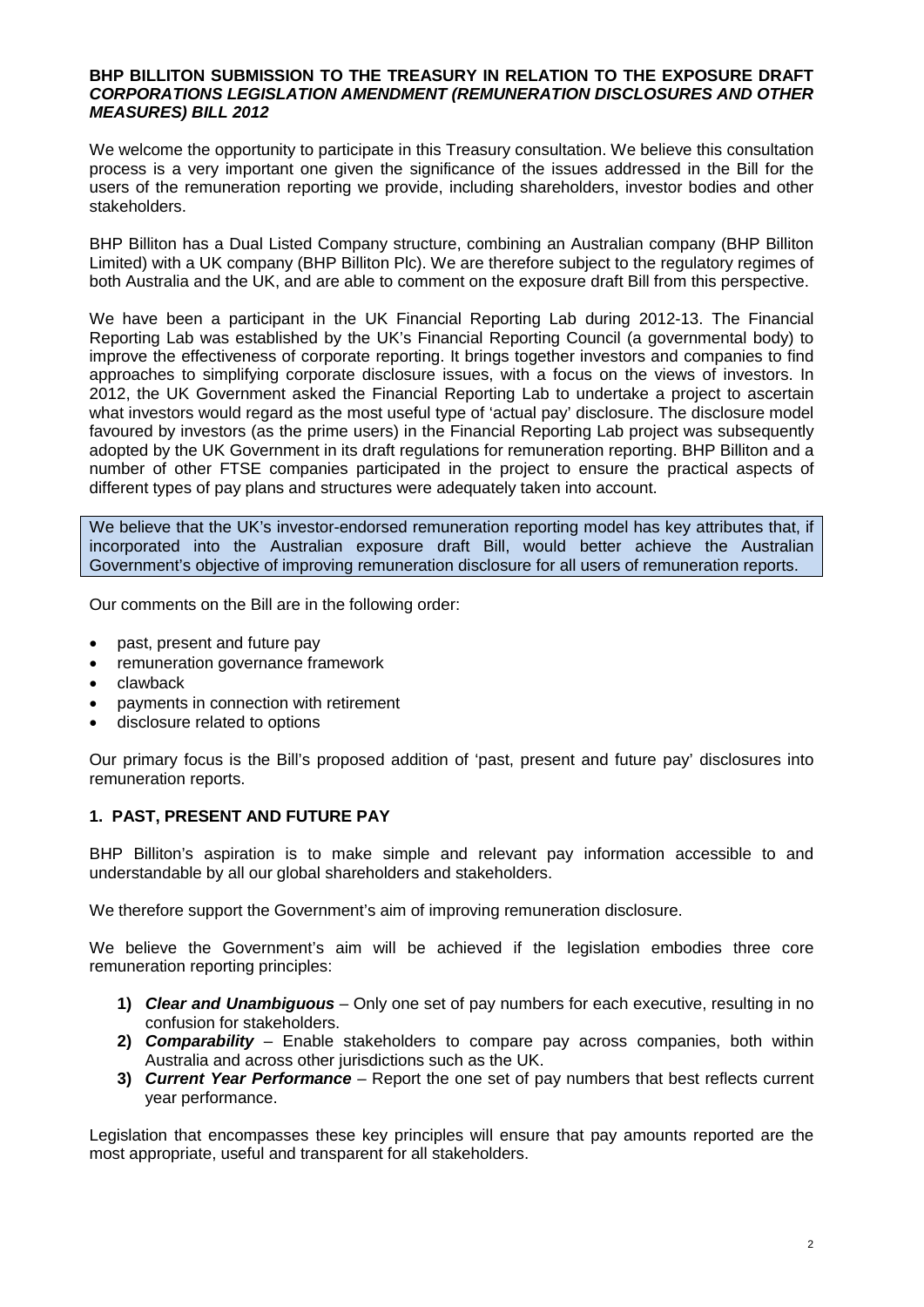We believe the Bill could readily address these three issues if three suggested refinements are made.

#### **1.1 Replace, rather than add to, existing pay disclosures – a single pay number that is clear and unambiguous**

The exposure draft Bill adds the 'past, present and future pay' disclosures to the existing section 300A(1)(c) / Corporations Regulation 2M.3.03 disclosures (which appear in the so-called 'statutory table').

Under this approach Australian companies will have to disclose two differently calculated sets of pay numbers for each executive (i.e. the current statutory view and the proposed view which would combine past and present pay to show remuneration received during the year; we assume the intention is that future pay would be shown separately from past and present pay to avoid doublecounting, as we discuss below).

This is concerning for several reasons:

- It is likely to be confusing for shareholders and other stakeholders. In simple terms, many will ask "which number is right or most accurate?"
- It will add to the complexity of remuneration reports. Whenever there is more than one set of pay figures for an executive there is a need to provide an explanation for what each set of numbers shows, the differences between the sets of numbers, and why the differences exist. The length of remuneration reports will therefore increase, at a time when stakeholders are calling for companies to simplify and shorten the report.
- Confusion and complexity undermines the integrity of the reported information in the minds of users of remuneration information. We believe a goal of remuneration reporting reform in Australian should be to reduce, rather than add to, the complexity of remuneration reports, and thereby decrease if not eliminate the lack of stakeholder trust in reported pay numbers.

In its review of executive pay disclosure rules in 2012, the UK Government addressed exactly this issue of lack of transparency. It identified this issue of multiple disclosures and decided to replace, rather than add to, the existing rules:

*"The revised regulations will replace the existing disclosure requirements in their entirety rather than adding to what companies are currently required to report on. Therefore, these proposals*  focus specifically on making as clear and transparent as possible what companies are paying *directors and how this supports company performance."* (BIS, Directors' Pay: Consultation on Revised Remuneration Reporting Regulations, June 2012, para 24)

We believe the confusion of two sets of disclosures can be avoided without wholesale repeal of section 300A(1)(c) or Corporations Regulation 2M.3.03. Rather, the Government's policy of requiring 'past present and future pay' disclosure can be achieved through minimal amendments to Corporations Regulation 2M.3.03. The statutory table would remain in place. But, importantly, it would be an improved statutory table giving a clear picture of the 'past' and 'present' pay of the company's executives. Future pay would continue to be shown separately – which is critically important because trying to include future pay in the same table as past and present pay inevitably leads to double-counting (e.g. a share award that is future pay in the year of grant will become past pay in a later year when it vests).

We believe that the suggested amendments to Corporations Regulation 2M.3.03 to achieve this outcome are as follows.

• Present pay: Corporations Regulation 2M.3.03 Items 6, 7, 9 and 10 already require the components of 'present pay' to be disclosed (i.e. salary; bonus relating to the year; monetary and non-monetary benefits; superannuation contributions made by the company; any termination benefits received in the period; and any sign-on payments received in the period). Therefore, no change to the law is required in order to address present pay.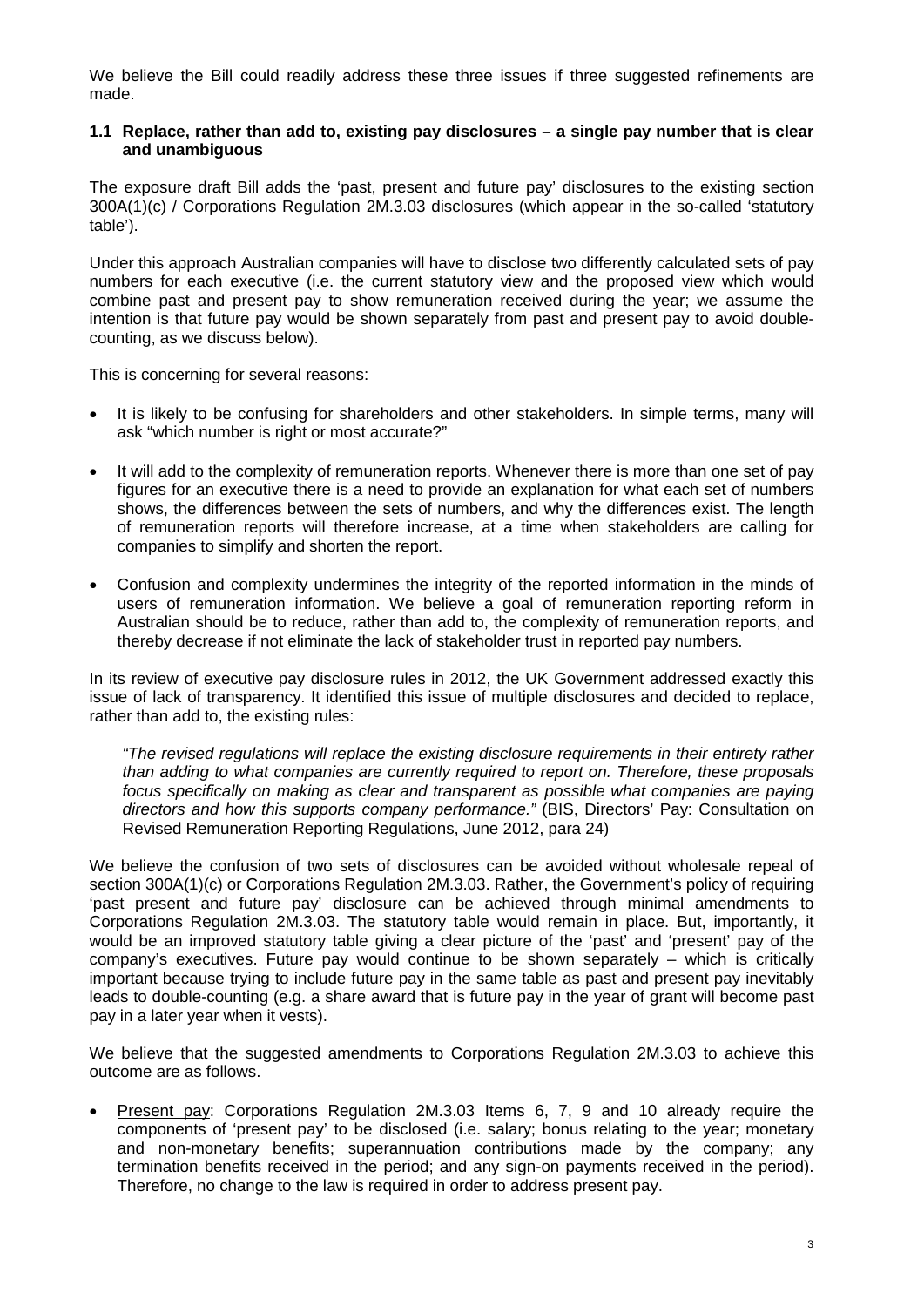- Future pay: Corporations Regulation 2M.3.03 Item 12 (paragraphs (a), (b), (c), (d), (g), (h)) and Item 15 currently require a significant amount of information about the terms, conditions and value of incentive awards granted during the year that will not vest until a future year. It is therefore not clear that any change to the law is required in order to address future pay. One reform the Government may wish to consider is the disclosure of the 'face' value of awards in addition to 'fair' value. Item 15 currently requires 'fair' value to be disclosed (which we believe is the more appropriate view). However, based on investor preferences, the UK Government has opted for disclosure of future pay based on the face value of awards, rather than fair value, but with the opportunity to describe the fair value of awards in supplementary information (i.e. in a footnote to the table).
- Past pay: The Government's desire to highlight the actual or crystallised value of long term incentives is welcome. This can be achieved through amendments to the current regulations.
	- o Currently, Corporations Regulation 2M.3.03 Item 11 (and Accounting Standard AASB 2 Share-based Payment, which must be applied in interpreting Item 11) requires long term incentives that are share-based (which most are) to be valued using an option pricing methodology, with the resulting value being allocated (amortised) over the vesting period.
	- o With companies typically granting long term incentives annually, with vesting periods of three to five years, there can be three or four unvested grants at any one time. 'Slices' of the value of each are included in the statutory pay table each year.
	- o This in turn means the remuneration report's figure for long term incentives is in fact a mixture of several years' long term incentive awards – and all based on a theoretical valuation derived using the principles of AASB 2. Historically the values derived using the principles of AASB 2 were designed to establish a means of charging the cost of share awards against the income statement of the company, and have been lifted into remuneration reporting in the absence of any other definitions. These charges do not in any way measure performance outcomes, which is what all users of remuneration information want to understand (i.e. the link between pay and performance).
	- o This has led to long term incentive disclosures in remuneration reports that are largely meaningless to all readers other than accountants and remuneration specialists – and even for those who do understand their construct they cannot be used in any meaningful way to assess whether remuneration outcomes are linked to performance.
	- In addition, we are not aware of any other jurisdiction that has adopted this complex approach to reporting the value of long term incentives in the remuneration report. In contrast, the global move is towards reporting remuneration on a basis that has clear linkages between pay and performance (or exposes situations where such linkages are not in place).
	- o We believe that the Government's objective of reporting 'past' pay could be readily achieved while avoiding confusion for stakeholders, by amending Corporations Regulation 2M.3.03 Item 11 as follows:
		- **introduce a requirement to disclose the value at vesting date of long term incentives** that vest; and
		- remove the reference to Accounting Standard AASB 2 Share-based Payment and the accompanying requirement to use its valuation methodology.
	- o This will ensure readers of remuneration reports are presented with a clear, understandable picture of the true value delivered by long term incentives.

To summarise, the current statutory table can, with minimal adjustments to Corporations Regulation 2M.3.03, deliver the Government's objective of a table showing 'past' and 'present' pay, combined. As regards 'future' pay, we see no need for any change to the current law. Corporations Regulation 2M.3.03 already requires companies to make disclosures in relation to future pay that are at least as extensive as those required by the exposure draft Bill. At most, a refinement of the Corporations Regulation 2M.3.03 requirements is all that is needed to achieve the Government's objective in relation to future pay disclosure.

Introducing the 'past, present and future pay' reforms through amendments to Corporations Regulation 2M.3.03, rather than through a new subsection 300A(1)(ca), would ensure the first of the three key principles – clear and unambiguous – is satisfied.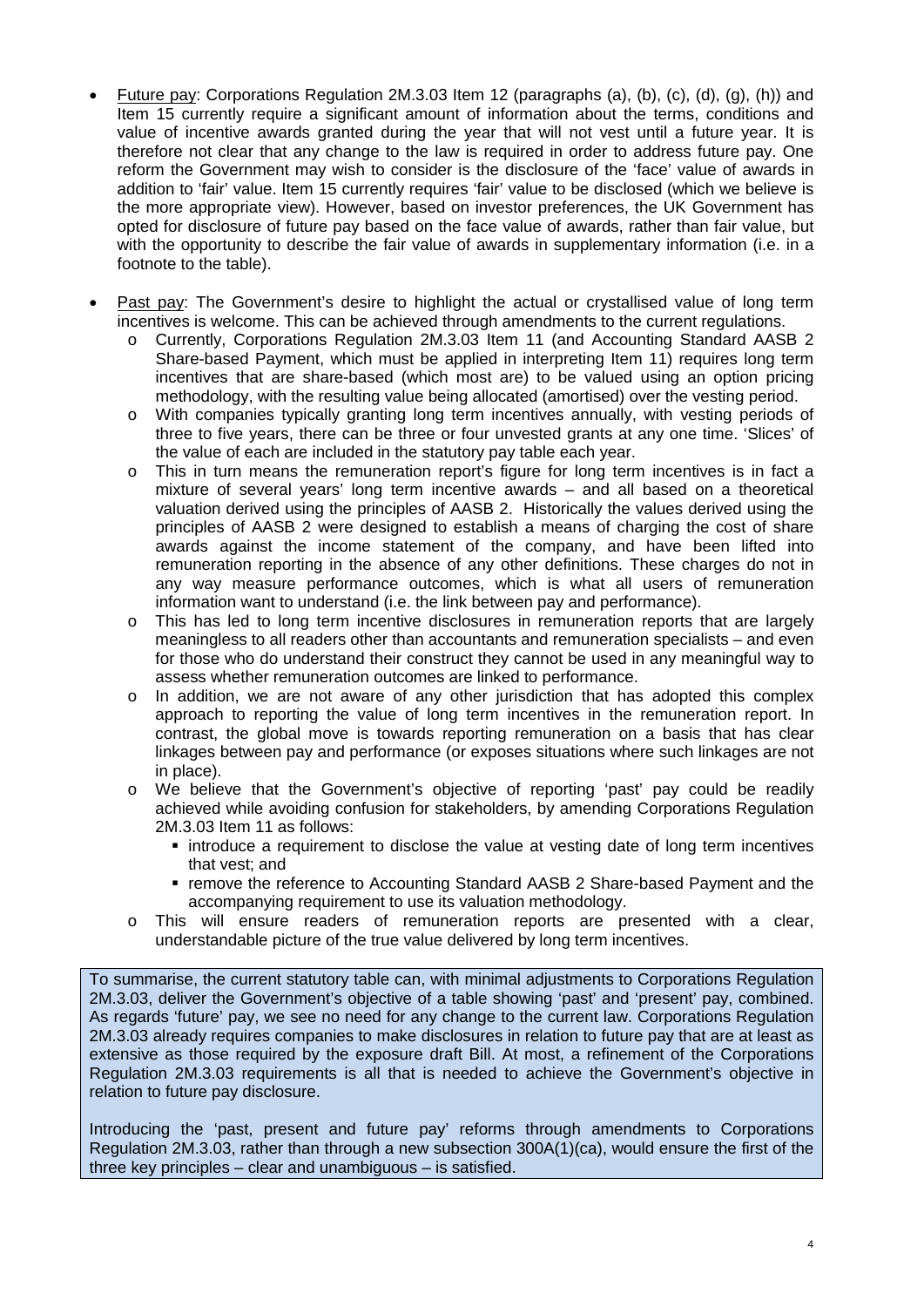## **1.2 Comparability: Enable stakeholders to compare pay across different companies**

The exposure draft Bill does not include details on how the components of pay are to be measured and reported. In the absence of details there is a high likelihood that different companies will adopt different interpretations. This will in turn lead to stakeholders being unable to make 'apples for apples' comparisons across different Australian companies.

The UK Government – informed by its extensive dialogue with investors through the Financial Reporting Lab – recognised that comparability is a key objective of users of remuneration reports. The draft UK regulations therefore prescribe in great detail how each component of pay is to be measured and reported.

We recognise that the Bill's provisions may have intentionally been drafted in high-level, general, terms. That is, that a 'principles based' approach may have been chosen to enable companies to adapt the 'past, present and future pay' disclosure requirements to their own specific circumstances.

We believe that the costs of a principles-based approach far outweigh the benefits in the area of remuneration disclosure. The main cost, as discussed, is the accompanying lack of comparability through the inevitable different interpretations.

We recognise that, if the Government adopts the approach we suggest in 1.1 and proceeds by way of amendments to Corporations Regulation 2M.3.03, rather than the introduction of new subsection 300A(1)(ca), the comparability issue is not as significant. This is because Corporations Regulation 2M.3.03, and Accounting Standard AASB 119 Employee Benefits which supports the regulation, *do* include granular details on how each pay component must be measured and reported.

The only area where comparability could be an issue is in relation to share awards, which we turn to now.

## **1.3 Current year performance**

Draft subsection 300A(1)(ca)(i) defines past pay as 'the total amount of remuneration that was granted to the person before the start of the year and paid to the person during the year'. This suggests that equity incentive awards would be treated as follows:

- Deferred shares earned as part of a short term incentive: The remuneration report will include the value, at vesting date, $1$  of deferred shares that vested during the reporting year.
- Long term incentives subject to performance hurdles: The remuneration report will include the value, at vesting date, of long term incentive awards that vested during the reporting year.

This is the methodology the Productivity Commission referred to in its report (Executive Remuneration in Australia, 2009, pages 257-259). It has an internal consistency and is comparatively easy for remuneration report users to understand: past pay is the value of awards that have vested during the reporting year. This is sometimes called the 'realised in year' approach.

There is, however, an alternative model to which the Productivity Commission's report did not refer. It is the model adopted in the draft regulations in the UK.

The UK model emerged from the investor-focused workings of the Financial Reporting Lab referred to earlier in this submission. While UK investors were attracted by the simplicity of the 'realised in year' approach, investors ultimately supported a different approach which the Lab calls 'related to current year performance'. Under this approach equity incentive awards would be treated as follows:

 $1$  Given the absence of details in the Bill, there is scope for different companies to take different approaches to valuation. For example, some may use the closing share price on the date of vesting, while others may use an average share price over the period around the vesting date.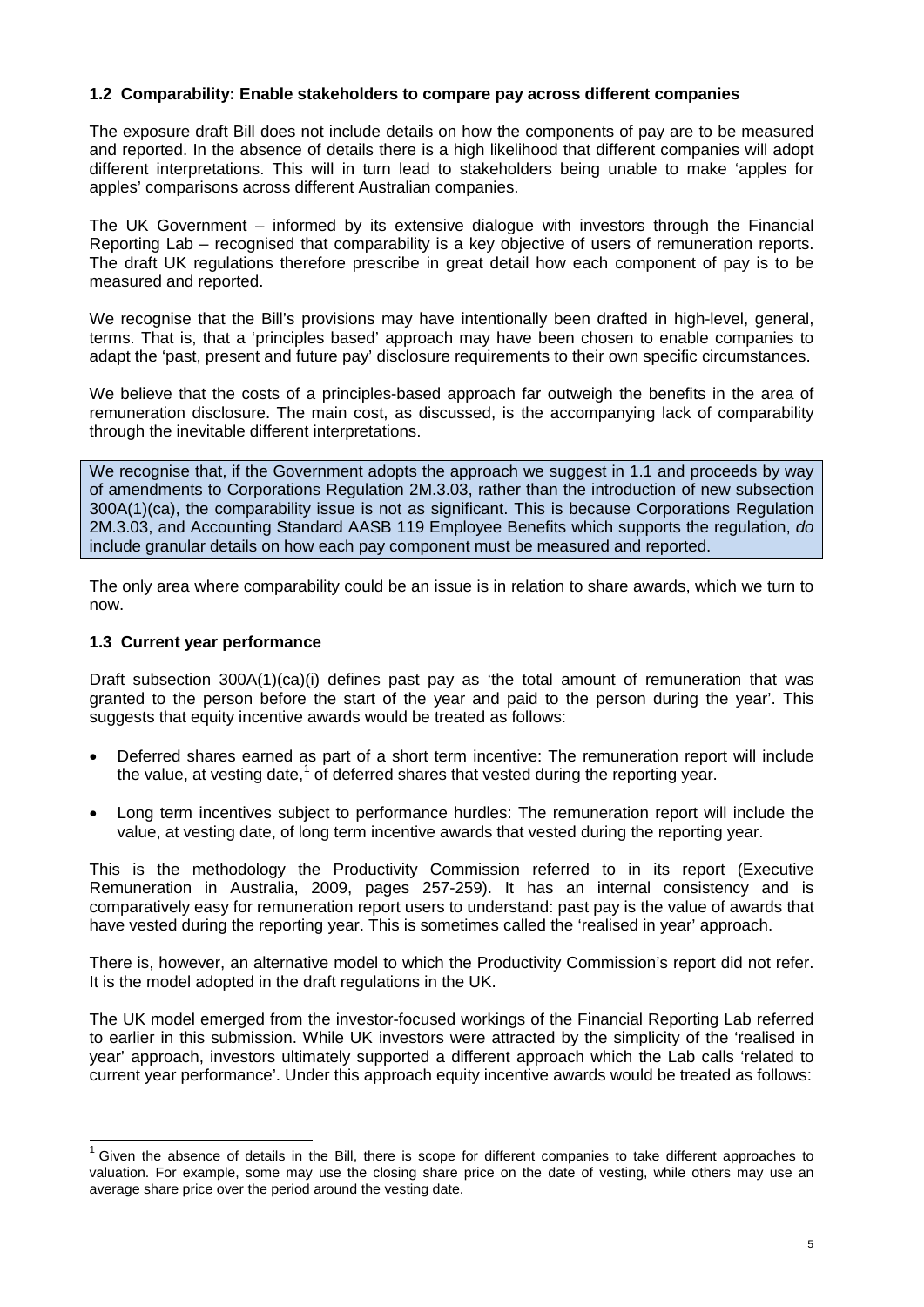- Deferred shares earned as part of a short term incentive: The remuneration report will include the value, at grant date, of deferred shares that were granted as part of the short term incentive (bonus) for the reporting year. The value to be reported is the full face value (i.e. number of deferred shares x share price on date of grant).
- Long term incentives subject to performance hurdles: The remuneration report will include the value, at vesting date, of long term incentive awards that vest based on performance conditions that end during the reporting year. In most cases, this will be awards that vest shortly after the end of the reporting year, based on a performance period that finishes at year-end.

Investors in the UK prefer this approach to the 'realised in year' approach because they want remuneration reports to become simpler, clearer and shorter rather than more complex and lengthy. The 'related to current year performance' approach will promote simpler, clearer and shorter remuneration reports because:

• Deferred shares: Users of the remuneration report will see a deferred share value that relates to the company's financial and operating performance during the reporting year. In contrast, under the 'realised in year' approach users see a deferred share value that relates to the company's performance from three years in the past. Performance may have been very strong three years ago, justifying a large short term incentive and large deferred shares award. However, if performance has been poor in the reporting year just ended, there is a need to include a potentially lengthy explanation in the remuneration report as to why the figure for deferred shares is so large. The problem with the 'realised in year' approach is the disconnect in time between the year the deferred shares were earned and the year they appear as pay in the remuneration report.

(Note that UK investors are not concerned about *unvested* deferred shares being included as part of actual pay because the shares have been earned – all performance conditions have been satisfied, and only service conditions remain.)

• Long term incentives: Similarly, under the 'related to current year performance' approach the long term incentive value is at least partly tied to the company's performance during the reporting period. In contrast, under the 'realised in year' approach the performance period for the awards will typically have ended 15 months before the awards appear as a component of 'actual pay' in the remuneration report. This gap could again necessitate detailed explanation.

All users of remuneration information value strongly information which demonstrates the existence – or absence – of a linkage between pay and recent performance. Investors engaged by the Financial Reporting Lab have consistently made the point that direct linkage to the most recent company performance is paramount. They have vocally expressed concerns that to do otherwise will contribute directly to increased levels of doubt and scepticism about remuneration reporting.

Appendix A contains extracts from the UK Financial Reporting Lab's report, relating to the preferred approach, and Appendix B includes a worked example based on BHP Billiton's short and long term incentive plans. The worked example illustrates visually how the proposed Australian approach has an in-built disconnect between the period the awards are earned and the period they are reported.

There will be an additional concern if Australia decides to pursue a different approach to reporting share awards to that adopted in the UK: comparability will be compromised. Australian investors with international portfolios will not be able to make like-for-like comparisons of Australian and UK executives' pay. In an increasingly global investment environment, where the trend has been towards greater comparability (e.g. financial reporting: IFRS), it would be disappointing for investors if Australia pursued a different approach to the UK. The UK embarked on the pay reporting reform process earlier than Australia, and has invested significant resource in ascertaining investor views through its Financial Reporting Lab. Investors (shareholders) are the main category of users of remuneration reports. And, after weighing up the pros and cons of the competing alternatives, the investor community in the UK decided overwhelmingly that "the variable element should reflect the remuneration receivable in relation to current performance" (UK Financial Reporting Lab report, June 2012, page 4).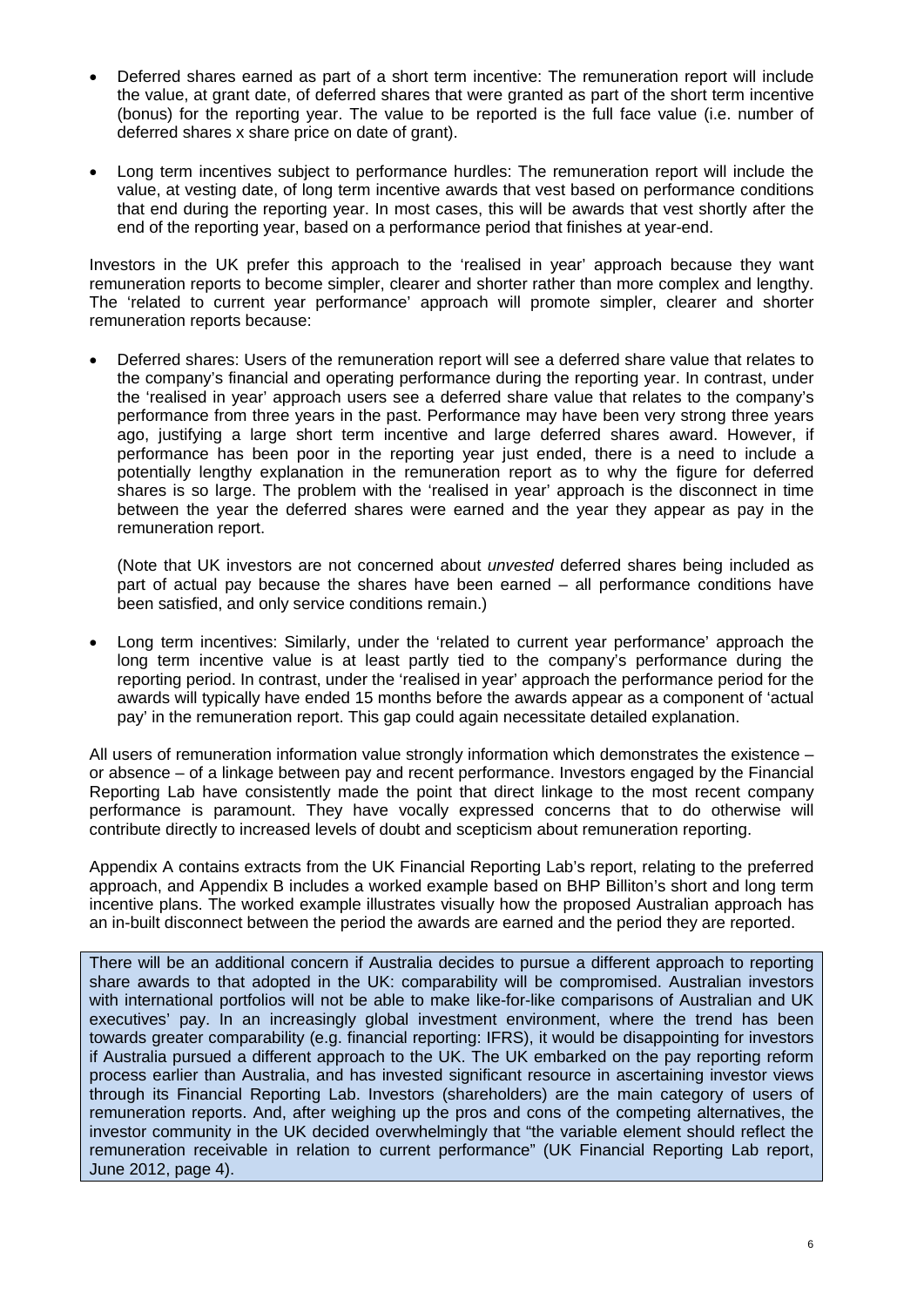## **1.4 Summary**

In summary, we recommend that the Government:

- Implements the past, present and future pay reforms through minimal amendments to Corporations Regulation 2M.3.03, rather than the introduction of new subsection 300A(1)(ca) to the Corporations Act;
- Includes in the provisions (wherever located) sufficient details around measurement and definition to ensure Australian companies report their executive pay in a comparable fashion; and
- Adopts the 'related to current year performance' approach in relation to share awards to be included in the pay table.

## **2. REMUNERATION GOVERNANCE FRAMEWORK**

BHP Billiton has as a matter of good governance described the key features of our remuneration governance framework in our remuneration report in recent years.

We therefore support the Bill's requirement for the company's remuneration governance framework to be described in the remuneration report.

# **3. CLAWBACK**

The ability for companies to impose remuneration clawback mechanisms in the event of a material misstatement or omission in the financial statements, upon which previous remuneration was based, is important and clearly in the interests of shareholders and other stakeholders.

We are therefore generally supportive of this provision in the Bill.

However, we note that the Explanatory Memorandum contains several references to *overpayment* whereas the draft subsection does not. For example, the Explanatory Memorandum refers to 'whether any overpaid remuneration … has been clawed-back' (para 3.1), and the 'misstatement or omission leads to a KMP being overpaid' (para 3.17). The draft provision, on the other hand, does not appear to require that the misstatement / omission has caused an overpayment to a KMP, in order for the clawback disclosure obligation to arise. It would be preferable if the provision could be clarified so that it reflects the scenario described in the Explanatory Memorandum, where there is a causal link between the misstatement / omission and the amount of remuneration received by the KMP.

## **4. PAYMENTS IN CONNECTION WITH RETIREMENT**

We support the Bill's extension of disclosure requirements relating to retirement / termination related payments.

## **5. DISCLOSURE RELATED TO OPTIONS**

Removing the requirement to disclose the value of lapsed options, and replacing it with a requirement to disclose the number of lapsed options and the year in which they were granted is a sensible reform, for the reasons discussed in the CAMAC report (pages 109-111).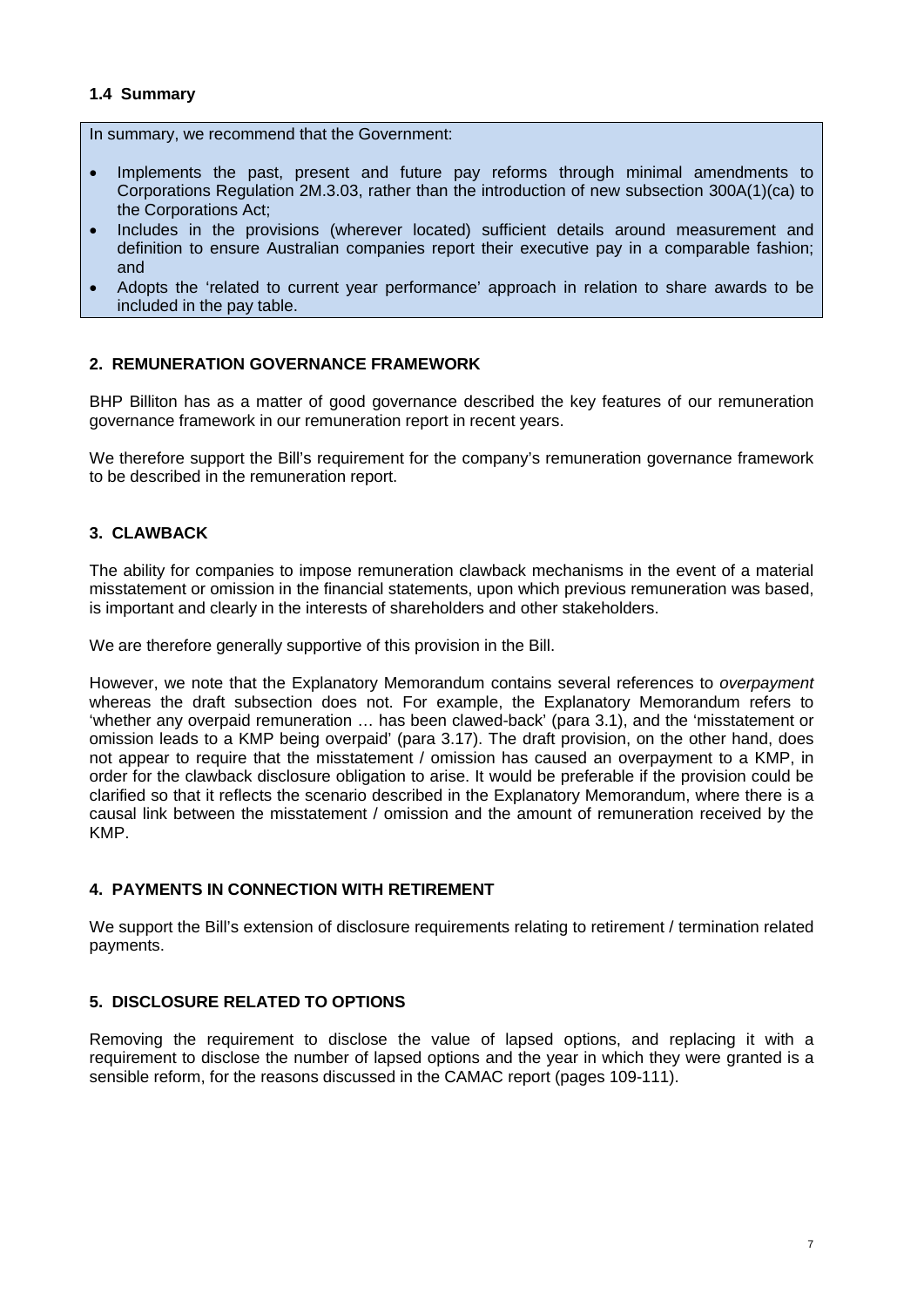#### **APPENDIX A**

## **EXTRACTS FROM UK FINANCIAL REPORTING LAB REPORT, JUNE 2012**

The views expressed by the majority of investors involved in the project, can be summarised in the following principles:

- The single figure of remuneration should be:
- $-$  Comprehensive  $-$  that is it should include all types of reward
- Consistently prepared both with regard to what components are included and how each component is measured
- · Salary should represent amount received; benefits and pension should represent an estimate of the benefit provided to the individual
- The variable element should reflect the remuneration relating to performance in the financial year being reported. Where the performance period for the variable pay is greater than a single year, it should reflect the remuneration where the financial year being reported is the last year of the performance cycle.

| <b>Salary</b>                       | <b>Benefits</b><br>(excluding pension)                                      | Pension                                                                                                                           | Principle<br>underpinning<br>calculation              | Bonus                                                                                                                                                                      | Long-term incentives                                                                                                                                                                                                                                                                                                                                                                                       |
|-------------------------------------|-----------------------------------------------------------------------------|-----------------------------------------------------------------------------------------------------------------------------------|-------------------------------------------------------|----------------------------------------------------------------------------------------------------------------------------------------------------------------------------|------------------------------------------------------------------------------------------------------------------------------------------------------------------------------------------------------------------------------------------------------------------------------------------------------------------------------------------------------------------------------------------------------------|
| Cash paid<br>in respect<br>of year: | Cash value of benefits<br>(cash and non-cash)<br>earned in respect of year. | Include only cash<br>values that could be<br>spent, e.g. cash in lieu<br>of pension.                                              |                                                       | Cash and shares element for<br>immediate settlement relating<br>to current performance year and<br>market value of prior deferred bonus<br>shares that vested in the year. | Awards vested during the current year<br>valued at market value at date of vesting.                                                                                                                                                                                                                                                                                                                        |
|                                     |                                                                             | Include cash equivalent<br>of contributions:<br>· Cash in lieu<br>• Company<br>contributions<br>to defined<br>contribution plans. | current<br>mance<br><b>Related to</b><br>perfo<br>ear | Total cash equivalent (if some settled<br>in deferred shares) awarded in<br>relation to the performance year.                                                              | Awards that yest in relation to the<br>performance in the year, so paid post year<br>end and either valued at:<br>• At an estimate of market price,<br>if award hasn't vested by AR sign-off<br>date: or<br>· At market value on date of vesting if<br>vested before signing off the AR.<br>If no further performance conditions for<br>I.TI, would be treated like deferred bornis<br>upon initial award. |

#### Matrix of options of what could be included within a single figure of remuneration

#### Report available at:

http://www.frc.org.uk/Our-Work/Publications/Financial-Reporting-Lab/A-single-figure-for-remuneration.aspx